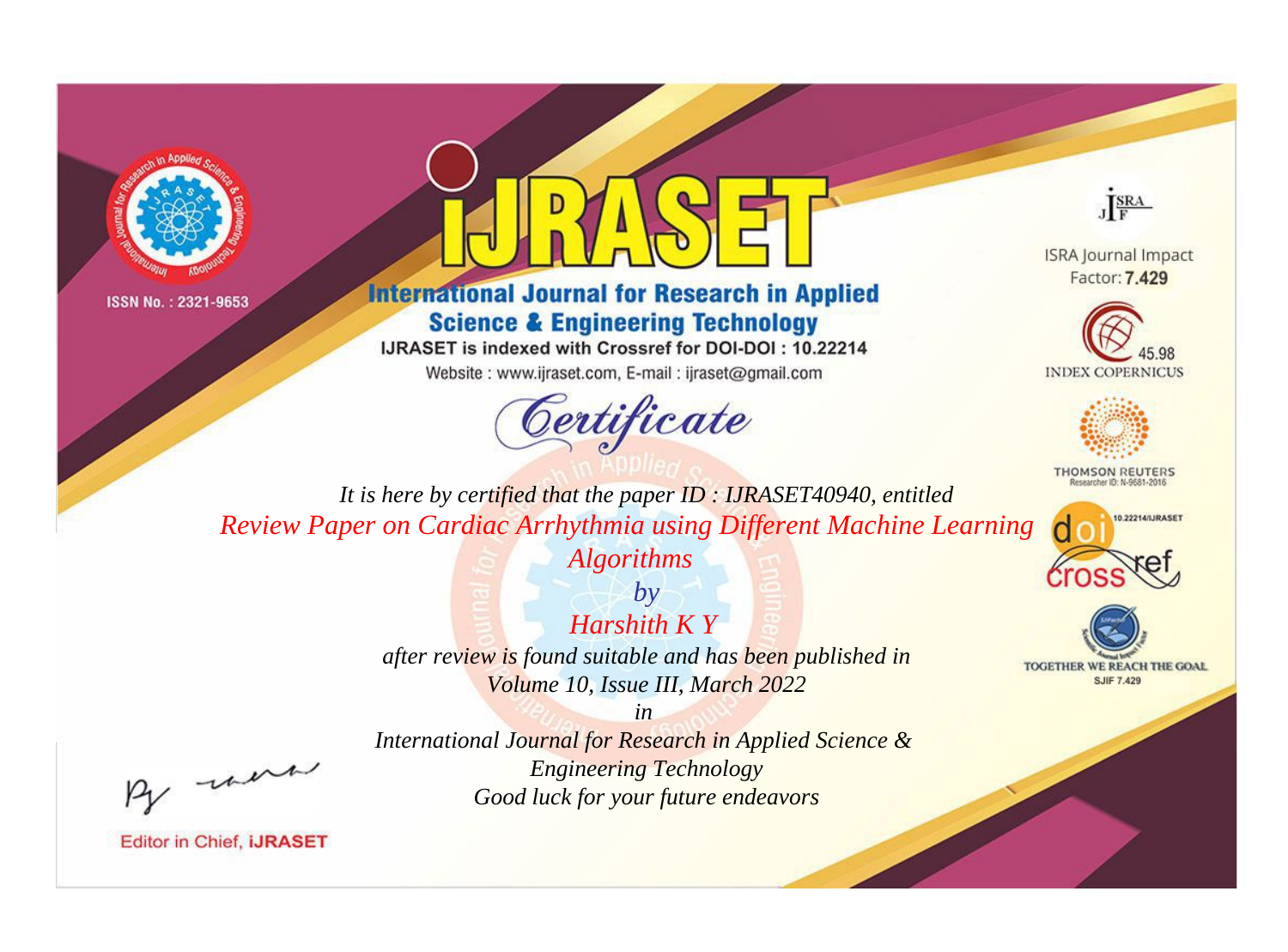



# **International Journal for Research in Applied Science & Engineering Technology**

IJRASET is indexed with Crossref for DOI-DOI: 10.22214

Website: www.ijraset.com, E-mail: ijraset@gmail.com



JERA

**ISRA Journal Impact** Factor: 7.429





**THOMSON REUTERS** 



TOGETHER WE REACH THE GOAL **SJIF 7.429** 

It is here by certified that the paper ID: IJRASET40940, entitled Review Paper on Cardiac Arrhythmia using Different Machine Learning **Algorithms** 

> $by$ **Moksith Reddy** after review is found suitable and has been published in Volume 10, Issue III, March 2022

were

International Journal for Research in Applied Science & **Engineering Technology** Good luck for your future endeavors

 $in$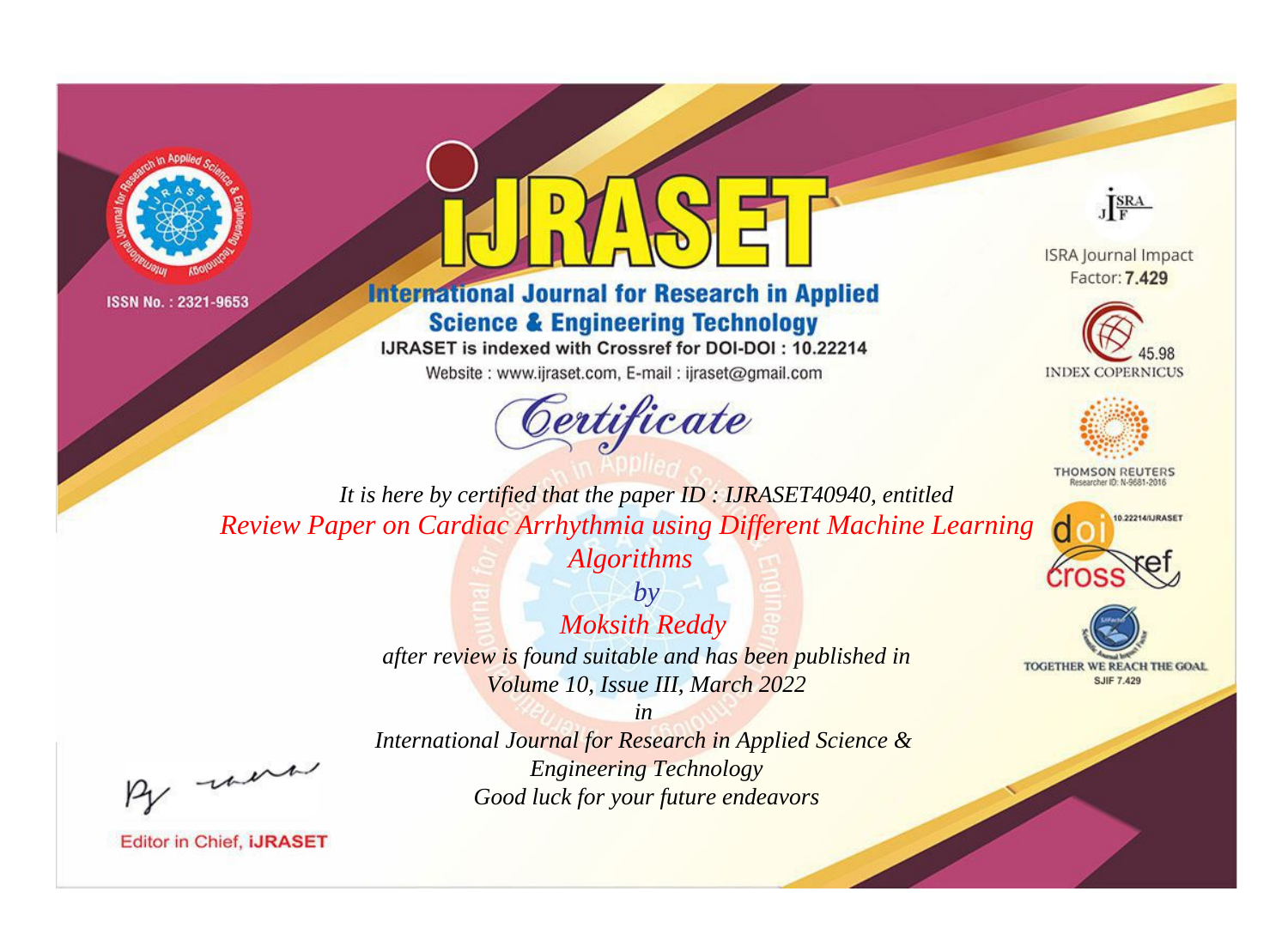



# **International Journal for Research in Applied Science & Engineering Technology**

IJRASET is indexed with Crossref for DOI-DOI: 10.22214

Website: www.ijraset.com, E-mail: ijraset@gmail.com



JERA

**ISRA Journal Impact** Factor: 7.429





**THOMSON REUTERS** 



TOGETHER WE REACH THE GOAL **SJIF 7.429** 

It is here by certified that the paper ID: IJRASET40940, entitled Review Paper on Cardiac Arrhythmia using Different Machine Learning **Algorithms** 

> $by$ Chandana H S after review is found suitable and has been published in Volume 10, Issue III, March 2022

were

International Journal for Research in Applied Science & **Engineering Technology** Good luck for your future endeavors

 $in$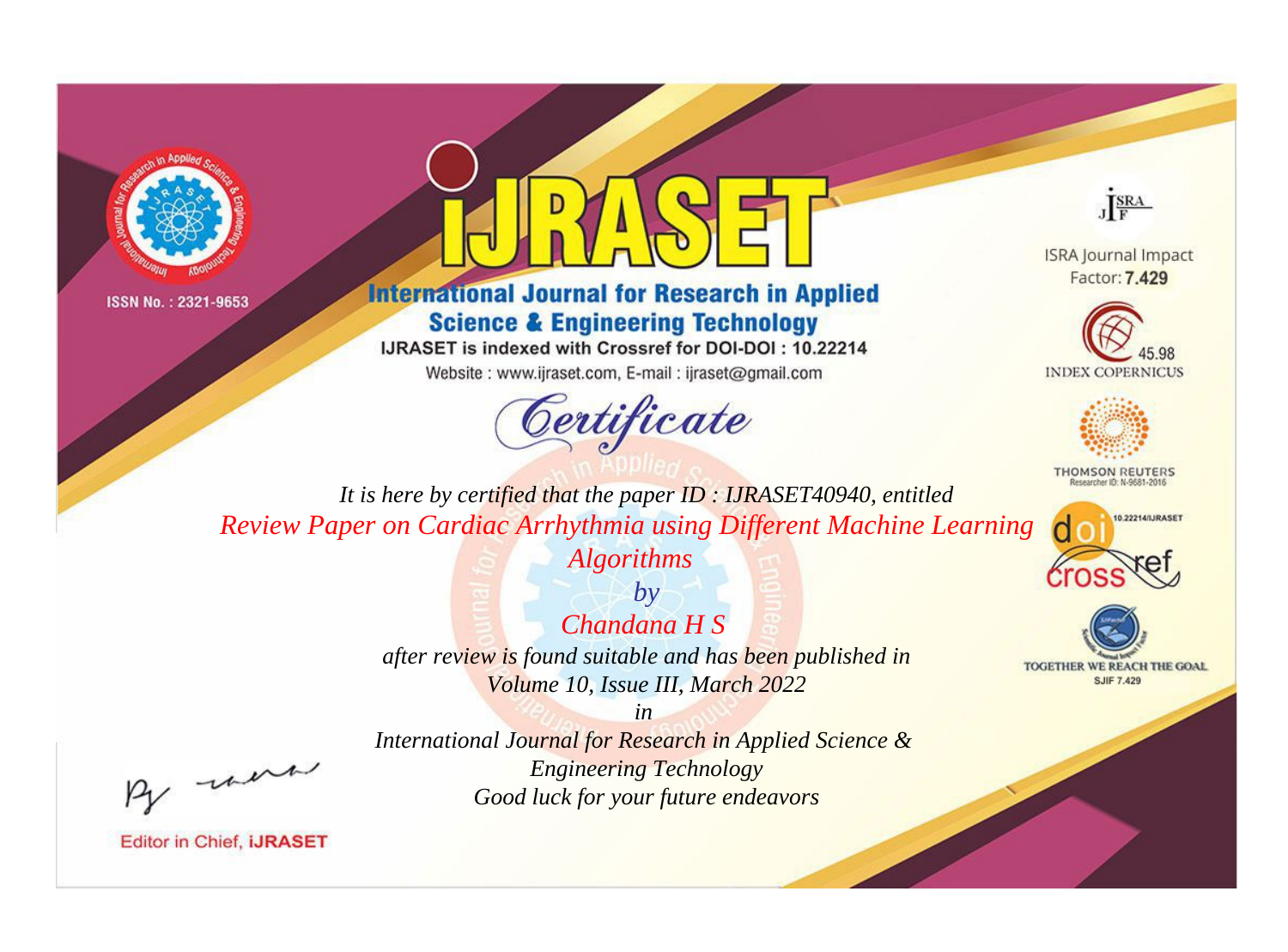



# **International Journal for Research in Applied Science & Engineering Technology**

IJRASET is indexed with Crossref for DOI-DOI: 10.22214

Website: www.ijraset.com, E-mail: ijraset@gmail.com



JERA

**ISRA Journal Impact** Factor: 7.429





**THOMSON REUTERS** 



TOGETHER WE REACH THE GOAL **SJIF 7.429** 

It is here by certified that the paper ID: IJRASET40940, entitled Review Paper on Cardiac Arrhythmia using Different Machine Learning **Algorithms** 

> $by$ Tanuja S after review is found suitable and has been published in Volume 10, Issue III, March 2022

 $in$ International Journal for Research in Applied Science & **Engineering Technology** Good luck for your future endeavors

were